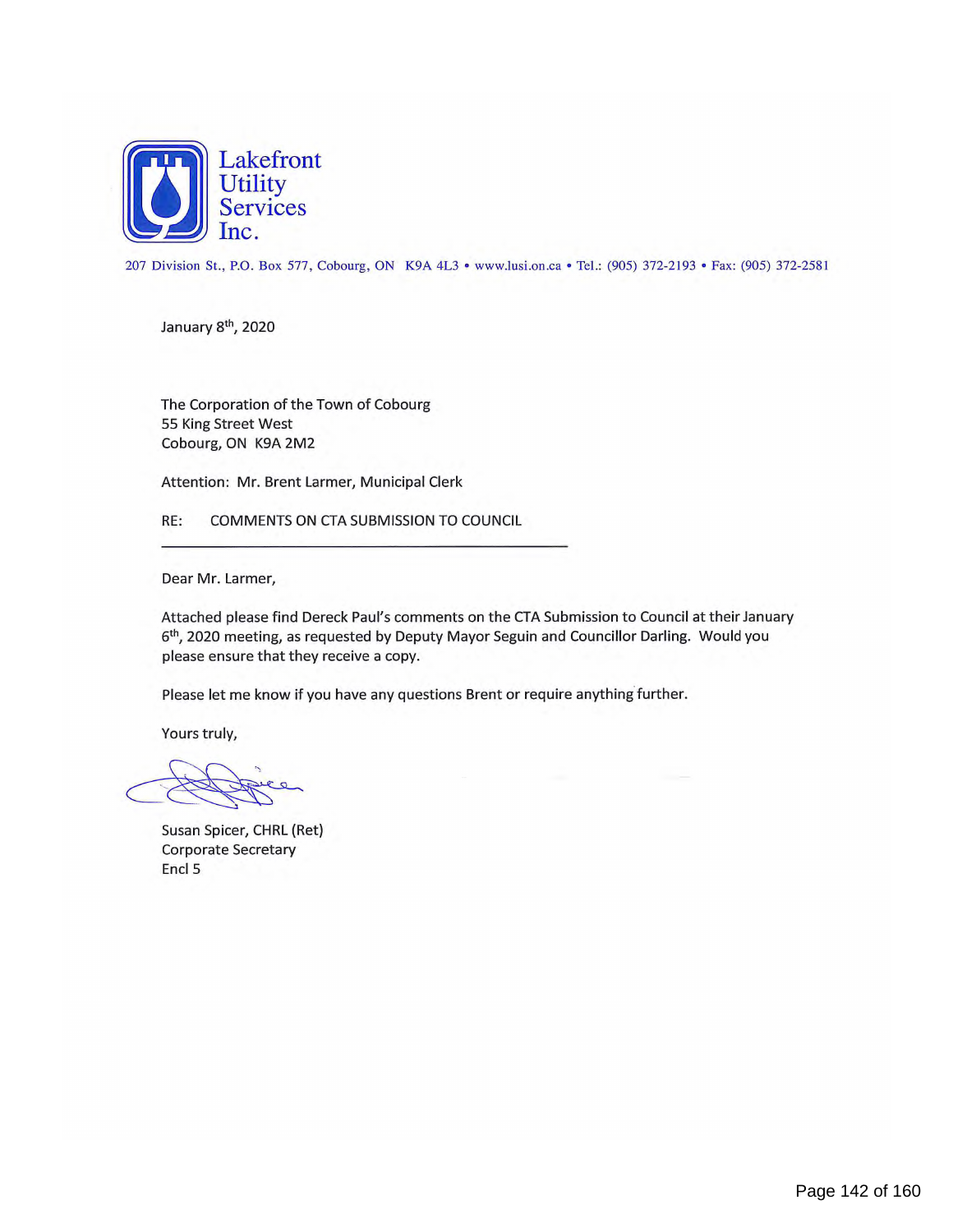

The material presented by my staff, in the Committee of the Whole agenda, related to the request to borrow \$2.3M to complete the water meter changeouts in Cobourg, I believe, speaks for itself.

I will attempt to answer questions raised by the CTA regarding their submission and presentation, which are riddled with inaccuracies:

- 1. Waterworks is not "similar to Northam Industrial Park." Rather, Waterworks is a self-sustained nonprofit, full cost recovery water system;
- 2. Ontario Clean Water Agency (OCWA) is not a competitor to LUSI when it comes to Cobourg. OCWA makes a profit operating various Municipalities' water systems, whereas LUSI uses a non-profit model for Cobourg with a cost pass-through system;
- 3. Yes, the LUSI Board approved a resolution on December  $13<sup>th</sup>$ , 2018 to request borrowing the funds to complete the water meter project change-out. We started the initiative over three years ago and have been prudent — spending \$425K per year to change out 1,000 meters annually, having completed half of all meters, with 4,000 remaining to be changed. There are a number of reasons the request did not come in front of Council until a year later:
	- a. We would have preferred to continue on the path of 1,000 meters per year and not incur any debt, however, the business analysis indicated we are at a tipping point and it did not make sense to continue paying the same metering and administrative costs to manually read less than half the amount of meters. Cobourg is one of the few Municipalities in the Province that has never borrowed funds for their water system; LUSI is proud of that, as well as the way we manage the system prudently. Having said that, for decades prior to 2011 we underspent on the system and contained rates, which is why we have one of the lowest rates in the Province today, however, if we continue to ignore major issues, our system will be compromised;
	- b. We did not have the resources and manpower to project manage this initiative in 2019 as we were focused on the completion of the Strathy Road Water Tower and several other major projects i.e., the Henry Street watermain/sewer replacement project.
	- c. We did discuss this initiative in early 2019 with the Town's CAO to bring the request forward but we were advised to hold off while the William Street Beer metering dispute was being handled; that dispute took over nine months to be resolved.
- 4. The request to borrow funds was discussed at the Annual Meeting with Council in June of 2019 and sent to the Town on November 15<sup>th</sup>,2019. With all due respect, this was a considerable length of time prior to the Christmas holidays; there is no intent by LUSI to operate under a cloak of darkness or some sinister plan, as the CTA is insinuating.
- 5. LUSI explored several alternative sources for the meter change-out program. First of all, both ERTH of Ingersol and Sensus-Xylem have been long-term vendor/partners with Lakefront for the past 20 years, similar to Neptune, and all were investigated as alternatives. Secondly, most of the meters in question are over 30 to 40 years old, with approximately 20% being over 50 years old, and way beyond their useful life. It would actually cost more to repair these meters than to replace — similar to attempting to

Page **1** of **<sup>3</sup>**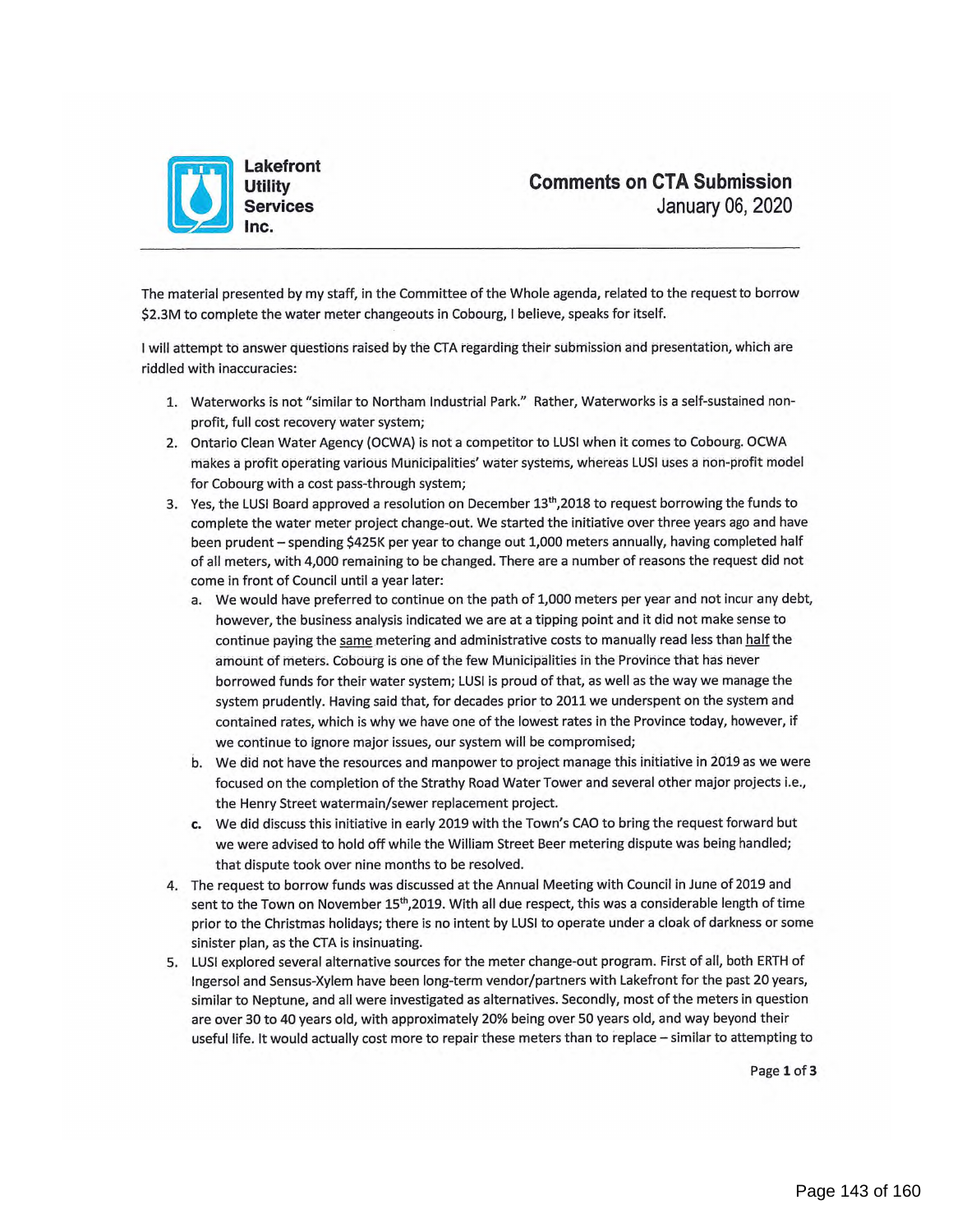

repair a 40-year-old TV, computer or car. Quite frankly, the concept of repairing 30 to 50-year-old meters with 30 to 50-year old spare parts, as suggested by the CTA, is ridiculous, makes no sense whatsoever and is unheard of for residential meters - commercial meters, case by case, perhaps.

- 6. As for Cobourg's footprint regarding a sustainable future, I take offence to the suggestion that LUSI is not an environmentally conscious corporation. I can safely say that Lakefront has done more for Greenhouse Gas reduction in our community than the CTA is aware or informed about. Neptune does recycle the old meters in every way possible;
- 7. Of course, LUSI verified the information from Neptune with regard to the analysis of our internal data, and the view taken that Neptune salesmen tried to 'pull a fast one' on LUSI is absurd and disrespectful. Our relationship with Neptune is built on trust and respect. Before we partner with any company or contractor, LUSI follows a strict procurement policy and selection process. The meters Neptune provide are warranted for 20 years and have a useful life of up to 30 years. The SEER software that the CTA references is specifically for Commercial meters. In fact, Neptune used SEER software to identify and recommend the change-out of our 30+ year old Commercial meters. This only demonstrates the lack of knowledge and ignorance of the issues by the CTA member(s). Our water staff are the experts – with a combined total of over 160+ years of experience. I would trust them to know what they are talking about;
- 8. Yes, there will be impact to businesses, including more accurate billing which is a positive for our community. Business will be able to better see and manage their usage patterns at hourly intervals and, in fact, 15-minute intervals compared to monthly. They can better predict their water usage costs, plan, forecast and budget. The potential for an additional \$114K revenue from more accurate water billings, not to mention wastewater as well, is a good thing for the Municipality — not a bad thing! Right now, that is lost revenue. We treated and distributed water that was not billed 100% accurately due to the old meters. It is not our goal to have residential customers subsidizing our businesses.

I want to remind Councillors, the Mayor, Deputy Mayor and the Public again that LUSI operates the Town of Cobourg Waterworks as a non-profit system with pass-through costs. There is no slight of hand happening here or any hidden agenda, as the CTA seems to suggest on every issue when it comes to Lakefront Utilities. We are very proud of our Board and Staff and the work we do running an extremely efficient system. Over the last decade we have cut staffing by approximately 25% being more productive, efficient, and utilizing more automation. We have contained costs at 2011 figures and the water rates are one of the lowest in the area. LUSI started managing the water system for the Town just over 19 years ago, prior to that it was managed by the Public Utilities Commission who allowed the meters to age to this level without replacement. So yes, the accuracy of the meters has gradually declined over decades, and this initiative is the corrective action being taken.

Increases of 9% annually have been driven from the Water Rate Study in order to replenish the underbudgeting and underspending of those prior decades. This is true for a number of jurisdictions such as Toronto, London, Durham, Quinte, Guelph, Niagara Falls, etc.

Page **2** of **3**